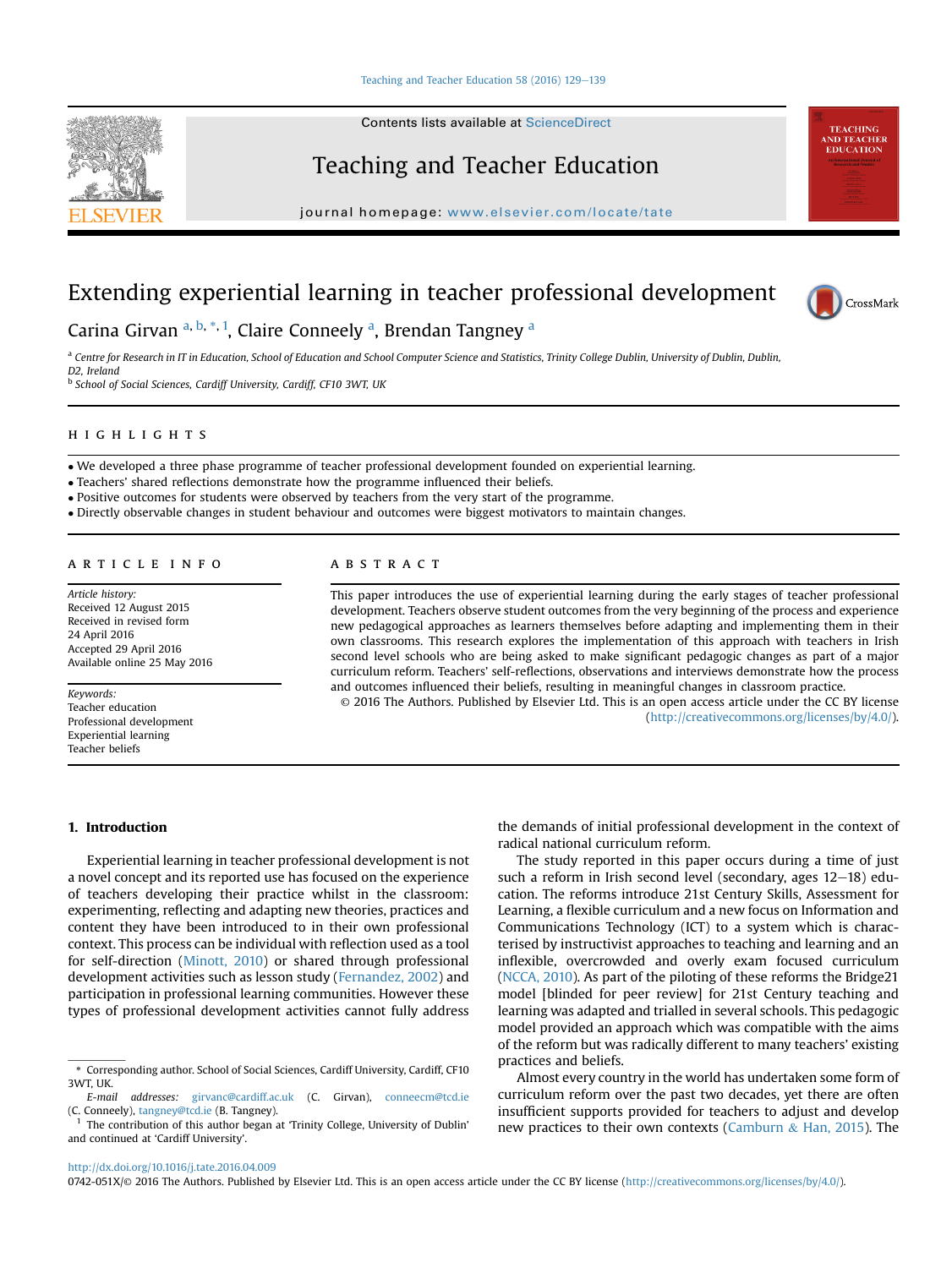importance of professional development which involves active learning and reflection is well established ([Clarke](#page-9-0) & [Hollingsworth,](#page-9-0) [2002; Desimone, 2011](#page-9-0)), yet the initial introduction of new ideas and practices are still presented to teachers using traditional approaches such as transmission of information and observation of 'expert teachers' with experienced classes, which does not attend to the personal nature of professional development. Additionally there is often an assumption that having engaged in professional development activities teachers will be able to simply replicate the practices that they have been exposed to ([Datnow, Hubbard,](#page-10-0) & [Mehan, 2002\)](#page-10-0). The expectation is that change will be rapid and universal, whilst there is substantial evidence to show that professional development is an ongoing process in which teachers adapt what they know to their specific context.

To address these issues, this paper presents a three phase approach to teacher professional development for the introduction and adoption of innovative pedagogic practices, which is theoretically underpinned by experiential learning. These experiences need to real. That is, they cannot be artificially constructed or controlled to produce a desired outcome ([Roberts, 2012\)](#page-10-0). Thus they are inherently messy and their potential impact can be lost if they are sanitised and 'dropped in' as part of a professional development programme. This highlights an issue for out-of-school professional development activities which involve experiential learning and are designed for any teacher. As Blair notes, "simply inserting experiential activities into teaching without providing a consistent experiential pedagogical framework diminishes success for learners" ([2016,](#page-9-0) p5). The approach presented in this paper coherently spans both in and out-of-school contexts, providing authentic and personally meaningful experiential learning activities through which teachers can attend to both intellectual and personal development needs.

This paper aims to explore the experiences and outcomes of teachers who participated in the first full year of the programme, through their own reflective accounts. Open interviews with teachers constitute the primary data source which were analysed using the constant comparative approach to develop a thematic analysis of their experience. Documentary evidence and interviews with students provided a secondary data to further explore aspects of the findings. The resulting changes in professional practice are demonstrated through the main themes emerging from the study which highlight the role of the teacher, challenges to change and the support structures needed to foster changes as teachers engage in professional development. We also discuss the emotional impact of the professional development experience on one particular teacher which highlights the pressure to maintain the status quo during a time of uncertain reform.

### 2. Background

For teachers, professional development is both an intellectual and personal endeavour which requires not only engagement with new and differing ideas about education, trying out new activities and developing classroom practice, but also an emotional response as personal beliefs are challenged ([Bell](#page-9-0) & [Gilbert, 1994; Day](#page-9-0) & [Sachs, 2004; Stoll, Harris,](#page-9-0) & [Handscomb, 2012\)](#page-9-0). Traditional models of teacher professional development have been characterised as teacher-centred, focusing on the transmission of information to teachers with an assumption that the learning which occurs for teachers is an individual process that leads to an immediate change in their practice and the ability to apply the new approach in a variety of contexts (e.g. [Bausmith](#page-9-0)  $\&$  [Barry, 2011\)](#page-9-0). However, research has shown that this does not happen in practice ([Guskey, 2002; Pickering, 2007\)](#page-10-0).

Guskey (2000) questions the effectiveness of traditional

approaches to professional development, such as one off events, increases in salaries for those who gain graduate qualifications and time-off in lieu, all of which have been features of teacher professional development in Ireland in the recent past. While these approaches can motivate teachers to attend, and through attendance teachers awareness of issues and development of their knowledge and skills do occur, they can also perpetuate out-dated forms of professional development ([Monahan, 1996](#page-10-0)) which are "insufficient to foster learning which fundamentally alters what teachers teach or how they teach" [\(Boyle, While,](#page-9-0) & [Boyle, 2004](#page-9-0), p47). It can also be argued that there is insufficient opportunity to develop and respond to feelings in relation to accepting that aspects of their teaching may be problematic, dealing with restraints and feeling empowered; the stages of personal development which [Bell and](#page-9-0) [Gilbert \(1994\)](#page-9-0) identify as necessary for holistic teacher development. Yet this makes an assumption that the starting point is a deficit within the teacher. [Luneta \(2012\)](#page-10-0) suggests that instead it is more valuable to recognise the knowledge and experience which the teacher brings to professional development experiences and build upon this with teachers involved in the design. While in a period of national reform the former may provide a better starting point for professional development, without denying the importance of past experiences, assuming that the existing practices of most teachers do not correspond to the planned reforms. However this risks the alienation of teachers from the very start of the professional development process which will negatively impact any reform attempts.

### 2.1. Experiential professional development

Personal development, as part of professional development, is most often attended to and demonstrated through reflective activities [\(Avalos, 1998\)](#page-9-0). As traditional models of teacher development have waned internationally, there has been a new focus on teachers as active participants in their own learning encouraged through reflective practice ([Clarke](#page-9-0)  $&$  [Hollingsworth, 2002](#page-9-0)). This focus on reflection and active participation has seen a growth in professional development theoretically underpinned by experiential learning. Rooted in the work of Dewey, Piaget, Vygotsky and Hahn, experiential learning is an overarching term used to classify several different forms of learning approaches, including problem and inquiry-based learning. Yet at the centre of each is a focus on a lived experience upon which learners can reflect, think and act. The nature of experiential learning is fairly well understood and agreed upon. Although notions of cycles and steps popularised by the work of Kolb amongst others have been thoroughly critiqued, the concepts within these perspectives remain the foundation of experiential learning design: action that results in experience, reflection on action and experience, abstraction drawn from reflection and action resulting from this reflection. It is worth remembering that [Dewey \(1933\)](#page-10-0) stated that not all experience results in learning. Experiential learning, much like professional development, is a process of change within the individual. For each learner it is unique as they draw upon their own past experiences as a foundation to engage with the new. In teacher professional development it is suggested that this approach can motivate teachers to try new practices and make desired changes to the curriculum a practical reality [\(Darling-Hammond](#page-10-0) & [McLaughlin, 2011\)](#page-10-0).

Reflection on action as a key tool for professional development has seen substantial growth in recent years, whether used as a tool for self-direction ([Minott, 2010\)](#page-10-0), or developing understanding and practice through sharing experiences. For teachers within a single school, lesson study is one such collaborative approach on which there is a growing international literature (e.g. [Ono](#page-10-0) & [Ferreira,](#page-10-0) [2010; Norwich](#page-10-0) & [Ylonen, 2015](#page-10-0)). This approach allows the teacher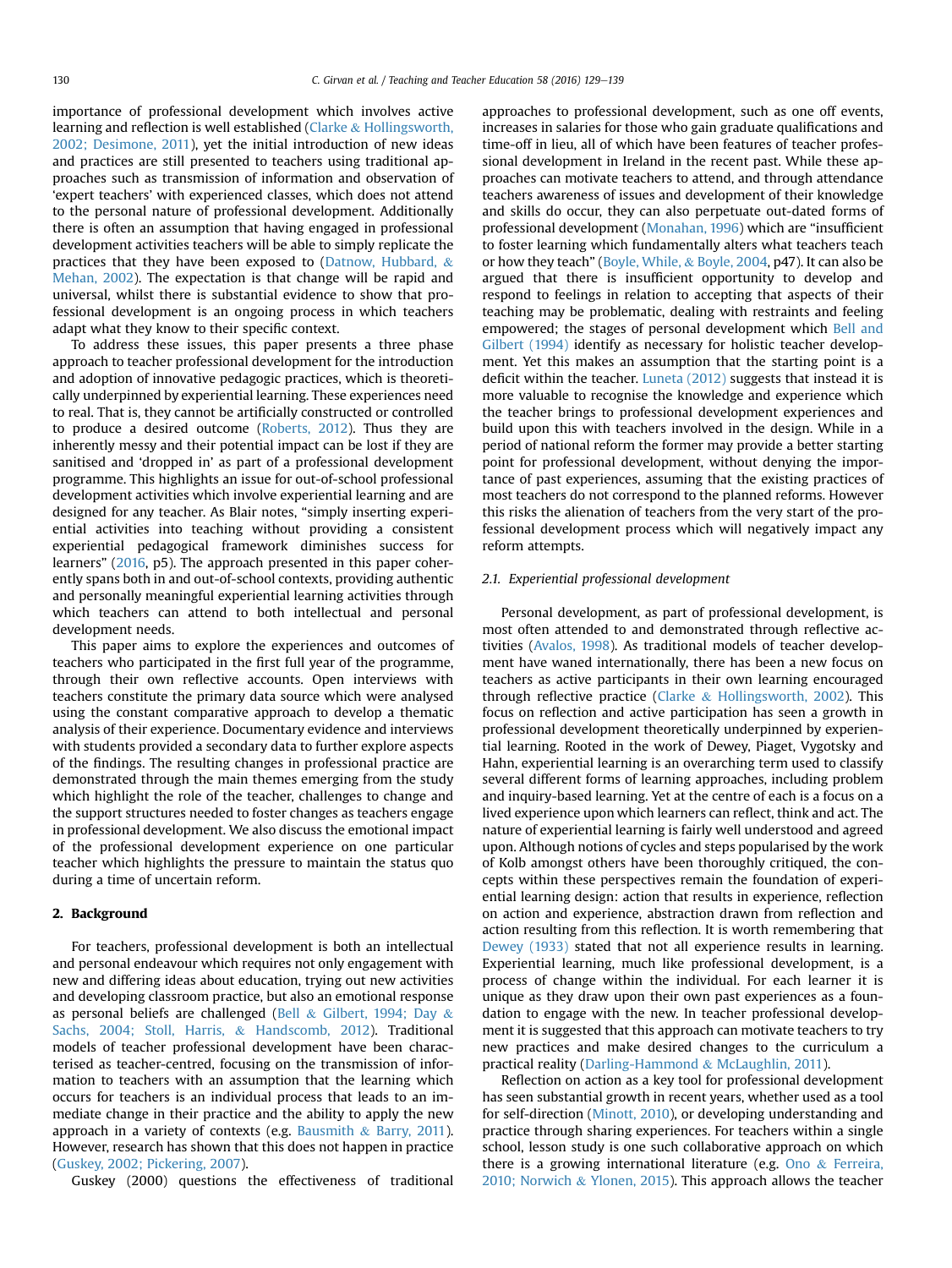and a critical peer to evaluate student learning and identify opportunities to develop practice to meet learner needs. [Lieberman](#page-10-0) [\(1995\)](#page-10-0) highlights the importance of colleagues from the same school learning with and from each other, which provides an opportunity to address contextual factors that may limit the impact of traditional professional development approaches. Further, teachers can engage in conversation, collaboration and observation, which [Fullan \(2001\)](#page-10-0) identifies as necessary for effective changes to professional practice, as well as individual and collaborative reflection on their experience of implementing new initiatives [\(Van Driel](#page-10-0)  $\&$ [Berry, 2012\)](#page-10-0). While there have been positive outcomes using these approaches, there are important contextual factors which can limit its efficacy due to the time-intensive nature of this professional development activity carried out in school time. Another approach has been the development of professional learning communities (PLCs) through which teachers share and discuss their experiences typically out of school time with teachers from other schools. While the need for knowledge and practice transfer between teachers within and across schools is an important factor in national reforms ([Stoll, Bolam, McMahon, Wallace,](#page-10-0) & [Thomas,](#page-10-0) [2006\)](#page-10-0), it is unclear as to the extent to which teachers participate in these communities, who does not and why, and what barriers are faced by those who do.

[Camburn and Han \(2015\)](#page-9-0) found that teachers were more likely to reflect on experiences which focused on classroom teaching and those who engaged in reflection more often were more likely to report a change to their professional practice. However reflection can appear to be a nebulous panacea for professional development. A clear structure may be required, linking reflection activities explicitly to intended changes in professional practice by providing suitable prompts for reflection, or providing a similar experience for groups of learners which they can later discuss and meaningfully share their reflections on. While existing approaches to professional development which are underpinned by experiential learning and are classroom based have been shown to be effective in addressing personal beliefs and developing effective practices, there remains the question of how to effectively introduce new practices in the early stages of a national reform. Attending to the personal is particularly important as teachers accept or reject the need for reform which highlights problematic aspects of their teaching. As teachers' relationship to the curriculum and to themselves are considered to be of particular importance in educational reform [\(Zhu, 2010](#page-10-0)) without their acceptance the reform may lead to a change in rhetoric but not practice. The use of experiential learning at the earliest stages of professional development in this context may provide a solution.

# 2.2. The irish context

Those recruited to teacher education courses in Ireland are highachieving students for whom the existing system has been effective. As successful students they are likely to perceive the ways in which they were taught as 'good teaching' and are therefore likely to perpetuate those pedagogical practices and consequently un-likely to be willing to consider and adopt new approaches [\(Sugrue,](#page-10-0) [1997\)](#page-10-0). While school placements during initial teacher education provide a valuable source upon which to develop a practical understanding of how theories introduced on a course play out in specific contexts, [McGarr and McCormack \(2014\)](#page-10-0) found that normative effects of existing cultural practices in Irish classrooms limit the levels to which student teachers engage in critical reflection to challenge existing structures and assumptions. It is these formative experiences which provide the foundation of knowledge and beliefs about what it is to be a teacher which subsequent professional development must build upon.

In 2012, the Department for Education and Skills (DES) in Ireland announced a major reform of the Junior Cycle (students aged  $12-15$ ) ([DES, 2012\)](#page-10-0). This move for reform followed a review by the National Council for Curriculum and Assessment (NCCA) which found: the existing curriculum was inflexible, overcrowded and overly exam focused; the transition between primary and secondary level education was poor; and there was a decline in numeracy and literacy standards [\(NCCA, 2010](#page-10-0)). The nature of and focus on national assessments at second level education meant that schools and teachers often abandoned creativity and innovation in favour of transmission of information and rote learning (Forfás, [2009\)](#page-10-0). The net effect for students has been that when they transition from second level education, they struggle to learn independently and collaboratively, and it has been suggested that they have under-developed higher order skills such as problem-solving, critical thinking and creativity ([Hyland, 2011; Smyth, Banks,](#page-10-0) & [Calvert, 2011](#page-10-0)).

The new curriculum reform was introduced on a pilot basis in 2012 with phased implementation nationwide from 2014 onwards. It includes changes to the content and structure of the curriculum, introducing the flexibility for schools to decide on the components to be studied. There is also a new emphasis on so called '21st Century skills' such as critical thinking, creativity, learning with others and learning through technology [\(DES, 2015\)](#page-10-0). To develop these skills pupils need opportunities to engage in collaborative learning and teaching must move away from instructionist approaches.

### 2.3. Bridge21: a change to professional practice

With a profession ensconced in traditional didactic approaches, such radical educational reforms require a substantial change in pedagogical approach. One such approach is the Bridge21 model for 21st Century teaching and learning [\(Lawlor, Conneely,](#page-10-0) & [Tangney,](#page-10-0) [2010\)](#page-10-0), initially developed within a lab-school environment as part of an outreach initiative in the authors' university. The Bridge21 model is designed to leverage the potential of technologymediated learning within collaborative team-based learning, where teachers orchestrate and scaffold activities. The approach to team-work is based on the World Scout Movement model (Bénard, [2002\)](#page-9-0). Learners participate in student-led, cross-curricula projects within a learning space configured to support team-based learning and at regular points throughout each project, individuals and teams engage in semi-structured reflective activities ([Lawlor et al.,](#page-10-0) [2010\)](#page-10-0).

Theoretically underpinned by experiential learning and constructionism, teamwork is the most distinguishing aspect of the Bridge21 model and perhaps the most alien to traditional didactic and individualised formal second level education in Ireland. At the time of this study there was also no requirement for technology to be integrated in teaching and learning and its use would be dependent on the teacher and the school.

The early proposals for reform provided an opportunity to adapt the model for use in mainstream classrooms. In 2011/12 a pilot study sought to deliver the core curriculum and demonstrate how Bridge21 could support the proposed Key Skills, Assessment for Learning and flexible curriculum of the national reform programme ([Conneely, Girvan,](#page-9-0) & [Tangney, 2012; Conneely, Girvan, Lawlor,](#page-9-0) & [Tangney, 2015](#page-9-0)). Over a relatively short period of intervention, [Johnston, Conneely, Murchan and Tangney \(2015\)](#page-10-0) found an overall gain in learners' sense of self-efficacy for Key Skills in the categories of 'being creative', 'working with others', managing information and thinking' which were specifically investigated. With growing interest in the approach and awareness of the planned reforms, schools were keen to engage their teachers in suitable professional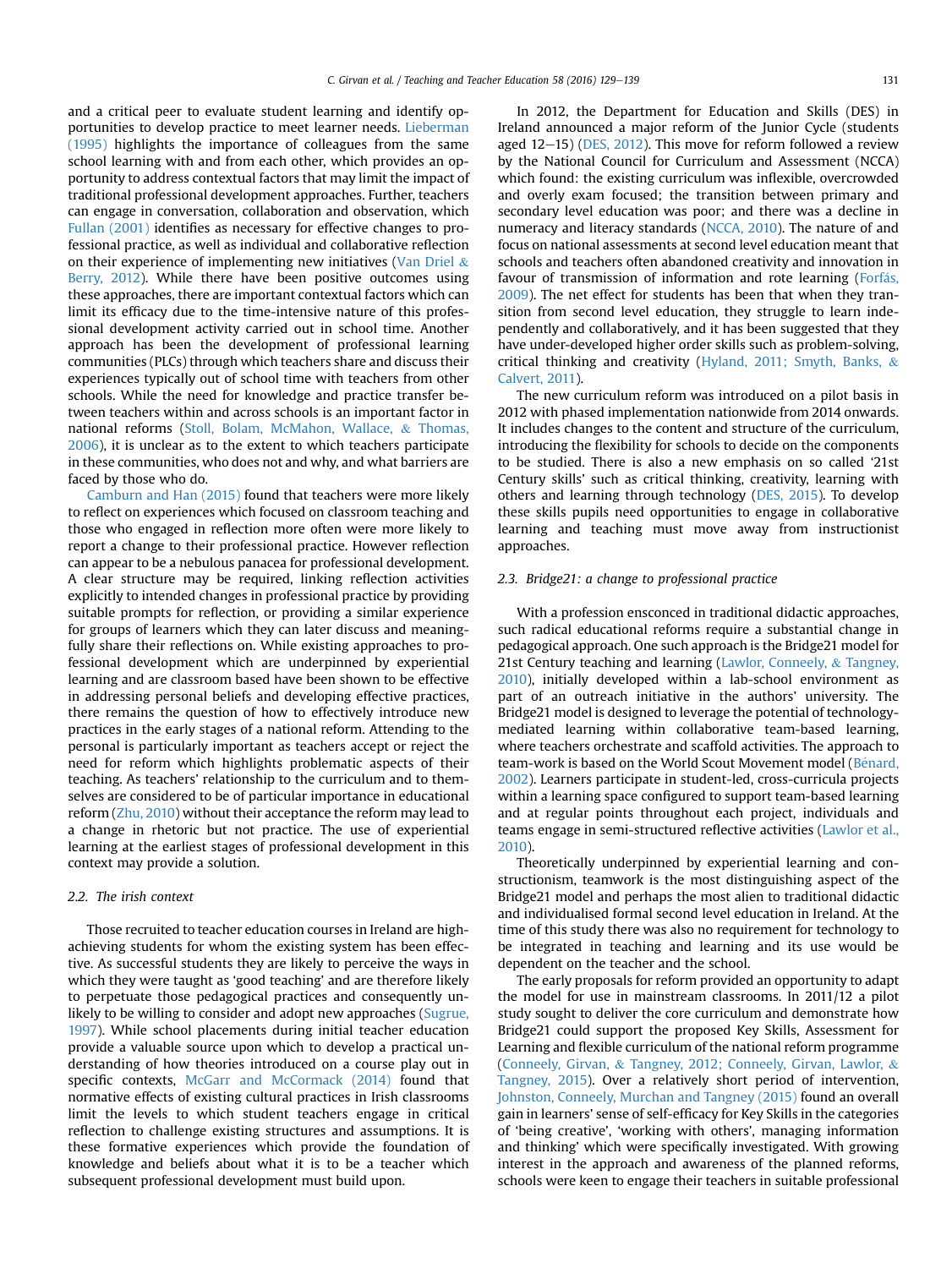development programmes.

## 3. Design of an extended experiential approach to professional development

This study focuses on the design of and teachers' response to a professional development programme designed to introduce teachers to a new model of teaching and learning. While we know that professional development which actively engages the learner within their own professional context is more beneficial than passive attendance [\(Desimone, 2011\)](#page-10-0). [Harford \(2010\)](#page-10-0) likens the approach in Ireland to that commonly experienced across Europe, characterising it as fragmented, ad hoc and lacking theoretical grounding.

[Day and Sachs \(2004\)](#page-10-0) highlight the value of engaging teachers in professional development experiences which are meaningful and in alignment with their personal beliefs and values. When we look at the actions of many teachers in Irish second-level classrooms we observe instructionist approaches to teaching and learning. Therefore it is logical to suggest that these teachers would prefer this type of approach in their own professional development and hence the persistence of this type of programme. Yet curriculum reform requires changes to curriculum content, pedagogic practices and, perhaps most importantly, teachers' ways of thinking, ways of talking and identities [\(Avalos, 2006](#page-9-0)). Therefore to sustain these practices in professional development is problematic, particularly when teachers themselves will be required to change their own practices.

To initially introduce teachers to Bridge21 and support their developing practice in the classroom, experiential learning was employed as the theoretical foundation, mirroring the pedagogic model itself and resonating with much of the proposed reforms. Although familiar to educators, experiential learning is relatively uncommon in the day-to-day activities of many Irish secondary school teachers. However [Butler and Leahy \(2015\)](#page-9-0) argue that a school-focused, job-embedded, sustainable framework for professional development could effectively support teachers in Ireland to move from traditional instructionist approaches. Of particular relevance here are the features of effective professional development identified by [Stoll et al. \(2012\)](#page-10-0).

The model presented here extends the typical use of experiential learning from within the professional context to the first introduction of the teachers to the model, outside the classroom. It involves three phases of experiential learning: observation of learners, participation as learners and an iterative cycle of action, reflection and subsequent planning (Fig. 1).

# 3.1. Observation of learners

There are two professional development activities which form the initial experience and aim to introduce teachers to Bridge21 before they begin to implement it for themselves in the classroom. The first of these is the observation of learners.

Adhering to the relational approach advocated by Blatchford et al. (2003), an important component of the Bridge21 approach is an initial workshop for students to introduce them to working and learning as part of a team, before encountering a curriculumfocussed team-based lesson in the classroom. Workshops provide students with an important opportunity to learn and develop their skills of how to work and learn as part of a team during specifically designed technology-mediated, project-based activities.

[Guskey \(2002\)](#page-10-0) identifies positive changes in student outcomes as one motivating factor for teachers to change their own practice. While this may be the ultimate long-term aim of professional development, we suggest that it should be possible to demonstrate



Fig. 1. Overview of the experiential CPD model.

positive outcomes for students at the outset, in order to engage this motivational factor early on. To this end, we use this introduction to Bridge21 student workshop as the opportunity to provide teachers with their initial experience of the model. While their students are first introduced to Bridge21 activities, teachers are given an oral presentation on the model and then engage in structured observation of their own students participating in a Bridge21 learning experience. The structured observation takes place at intervals and requires teachers to focus on the interactions and behaviour of two of their students. The teachers are then provided with an opportunity for structured individual reflection on what they have observed, including identifying any impact the approach to learning had on the learners that they observed. Following this, teachers engage in a reflective dialogue with colleagues.

This provides the first experiential learning experience which forms the foundation of learning. Such a significant, personal experience can be highly influential [\(Boud, Cohen,](#page-9-0) & [Walker, 1993\)](#page-9-0). Teachers can observe and speak to an experienced Bridge21 practitioner throughout the experience but perhaps most importantly they can observe and speak to their own students, thus making this first experience personally meaningful and directly relevant to their own context.

#### 3.2. Participation as learners

While the opportunity to observe the practice of others and the outcomes for their own students has the potential to influence teachers' own classroom practices, another important factor is teachers' own experiences as learners. As previously highlighted, in the context of this study many teachers have had limited experience as learners of the individual components of planned reforms to education and repeated experiences from the time they were students to their professional career have reinforced traditional classroom practices which have changed little over the years. Part of professional development is learning how to learn ([Avalos, 2011\)](#page-9-0) and taking both teacher and student roles in professional development can deepen teachers' understanding of the pedagogic innovation [\(Darling-Hammond](#page-10-0) & [McLaughlin, 2011\)](#page-10-0). Therefore teachers participate in a Bridge21 experience as learners themselves.

The 'Participation as Learners' activity for teachers comprises a cross-curricular ICT-mediated team-based project of  $2-3$  h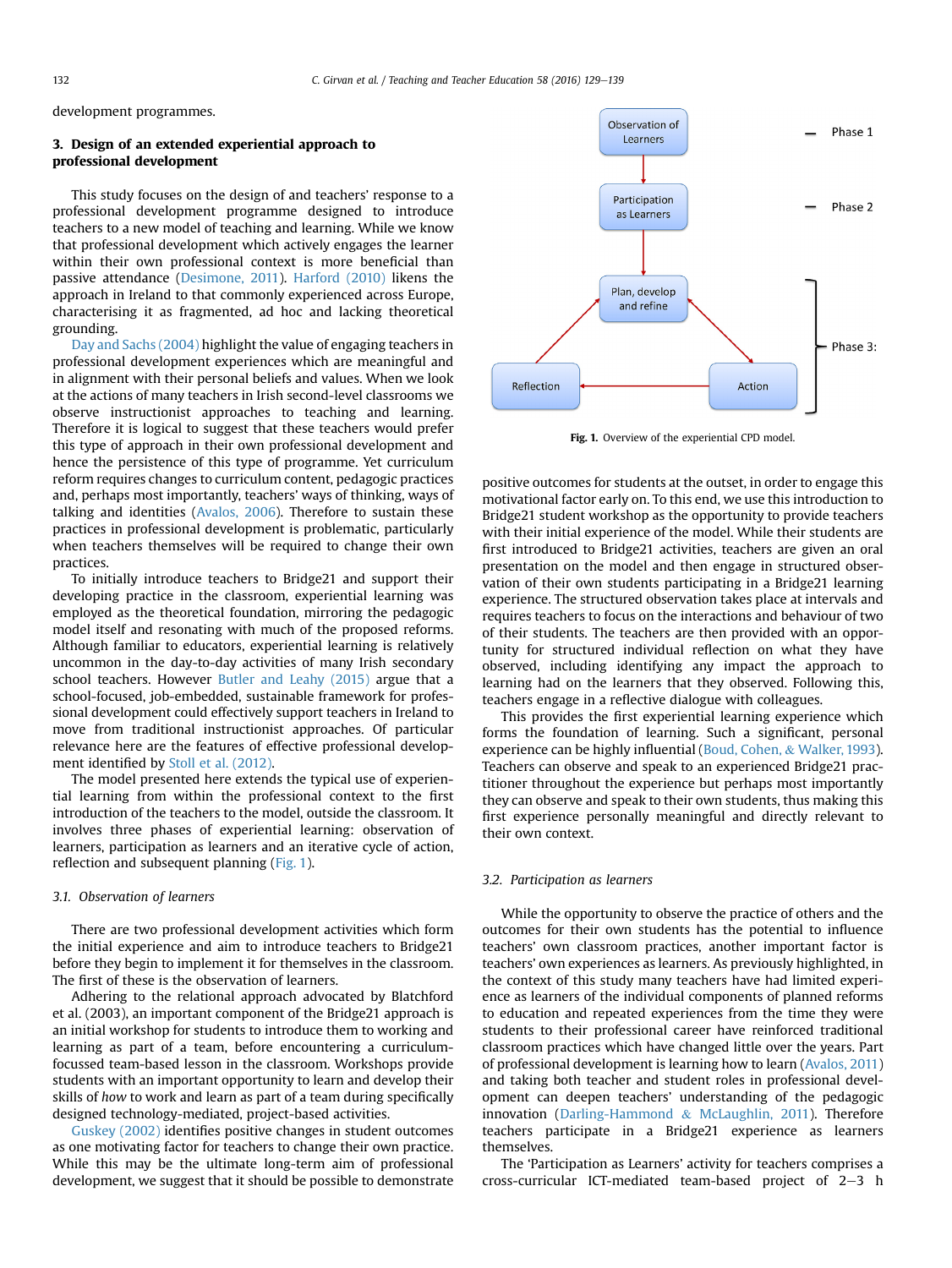duration, similar to the one experienced by students during their initial workshop. Michaelsen and Sweet (2008), suggest that groups should be as diverse as possible, so teachers are assigned to work in interdisciplinary teams to provide them with an opportunity to collaborate with colleagues from their own school who they might not ordinarily work with, which serves to support the development of a professional learning community once teachers return to school.

Reflection is a key part of experiential learning and a common feature in many current professional development activities. [Mason](#page-10-0) [\(1993\)](#page-10-0) highlights the importance of developing an ability to notice not only what is going on around the learner but also within the learner. Therefore to scaffold the reflection, teachers are asked to individually reflect on their experience and how it relates to their own professional practice, before discussing the experience from their own perspective within their team. This is followed by a wider discussion between all colleagues about the Bridge21 approach, what they observed of their learners, their own experience and how they could begin to integrate the approach into their own professional practice. This discussion is facilitated by experienced colleagues but is led by the teachers themselves, with the aim of identifying particular actions to try out in the coming weeks. Each teacher then identifies and records what they plan to do, to encourage teachers to take personal responsibility for their ongoing engagement with the programme through tangible changes in practice.

#### 3.3. Ongoing development

The third phase of professional development in the ongoing planning, action and reflection in the classroom over the school year. [Hopkins \(2001\)](#page-10-0) suggests that teachers need to feel that they have discretionary autonomy to make decisions so that they can support each learner within each unique context. Teachers were left to make their own decisions about which classes they implemented Bridge21 with, how often and for how long. Teachers were encouraged to share and collaborate when-ever possible but this was not required. They could choose to implement aspects or the whole model, on their own or collaboratively with colleagues, when they first returned to their schools and could choose to share reflections with colleagues or use them as a tool for self-direction. To support this process members of the Bridge21 team met with teachers over the course of the year.

The Bridge21 model requires teachers to innovate beyond their current practices. [Thurlings, Evers and Vermeulen](#page-10-0)'s (2015) review of the literature did not include any articles from Ireland, but perhaps more importantly also demonstrated that there has been no consideration of the role of professional development as a factor for innovation. While there may be some that believe that directly following professional development teachers can enact substantial changes in the classroom ([Bausmith](#page-9-0)  $&$  [Barry, 2011](#page-9-0)), we know that change is a gradual process (Gusky, 2002) and so will the development of innovative practices. This was made explicit to the teachers who participated in the professional development, with evidence of innovative activities emerging throughout their developing professional practice in school.

To support the development of a fledgling community of practitioners, an end-of-year event was held. Teachers were invited to present examples of the activities and within small groups of teachers from different schools they shared and discussed their experiences over the year, plans for the future and the national reforms.

#### 4. Methodology

This paper aims to explore the experiences and outcomes of this experiential approach to professional development for teachers who participated in the first full year of the programme, primarily through their own reflective accounts.

#### 4.1. Participants

A total of twelve schools participated in the study. Of these, eight schools had been involved in an initial pilot the previous year from which the CPD model was developed, and four were new to the programme. Four schools (two from each year of the programme) are classified as socio-economically disadvantaged schools. Participant schools were either single sex (girls) or mixed and all taught through the medium of English. School size ranged from 125 students to 934 and included two fee paying schools.

An opportunistic sample of 38 teachers from the various schools volunteered to participate in both the professional development and research. The teachers had a broad range of backgrounds, in terms of subjects taught, experience using technology and length of service which ranged from two to thirty two years of experience. Although 38 teachers gave their informed consent and participated in the full range of CPD activities, they did not all participate in all data collection activities. Documents were not received from 5 teachers after the initial observation of learners and only 21 teachers participated in either individual or group interviews towards the end of the year. The reasons for this apparent drop-off in participants were the limited opportunities for teachers to be released during the school day or their unavailability to participate in interviews outside of the school day.

In order to meet the needs of individual schools, teachers and students, the overall time commitment was subject to discussion and agreement between school management and Bridge21 staff. A proposed schedule of up to 50 h of workshop delivery and ongoing support, dependent on the number of teachers and students to be involved, was tailored to suit the individual needs of each school.

Depending on the level of engagement with school leadership and the school's previous engagement with Bridge21 in the pilot year, it was possible for the external scaffolding to be withdrawn during the year and be replaced by peer support from fellow teachers within the school. As external support was withdrawn, alternative opportunities were provided for teachers across the network of 12 schools to meet and discuss their ideas at events hosted in the authors' university during the year, providing opportunities to share practice as part of a developing community beyond the school.

### 4.2. Data collection

In order to begin to understand whether this approach to CPD can support teachers to make changes to their pedagogical practice, the research reported here focuses on the responses of the teachers involved. Rather than focus simply on what could be surface-level actions, or the so-called happiness quotient, common in much of the past literature ([Sparks](#page-10-0) & [Hirsh, 1997\)](#page-10-0), the authors were interested in the beliefs and experiences of the teachers. Therefore descriptive, qualitative techniques were used and a range of data was collected from teachers new to the Bridge21 learning model, from both new and returning schools.

The student workshop provided the first data collection opportunity. To structure their observations, teachers were provided with a short document to complete. Under headings of Pupil 1 and Pupil 2, teachers were asked to write notes about two students of their choice noting behaviour, interactions and organisation within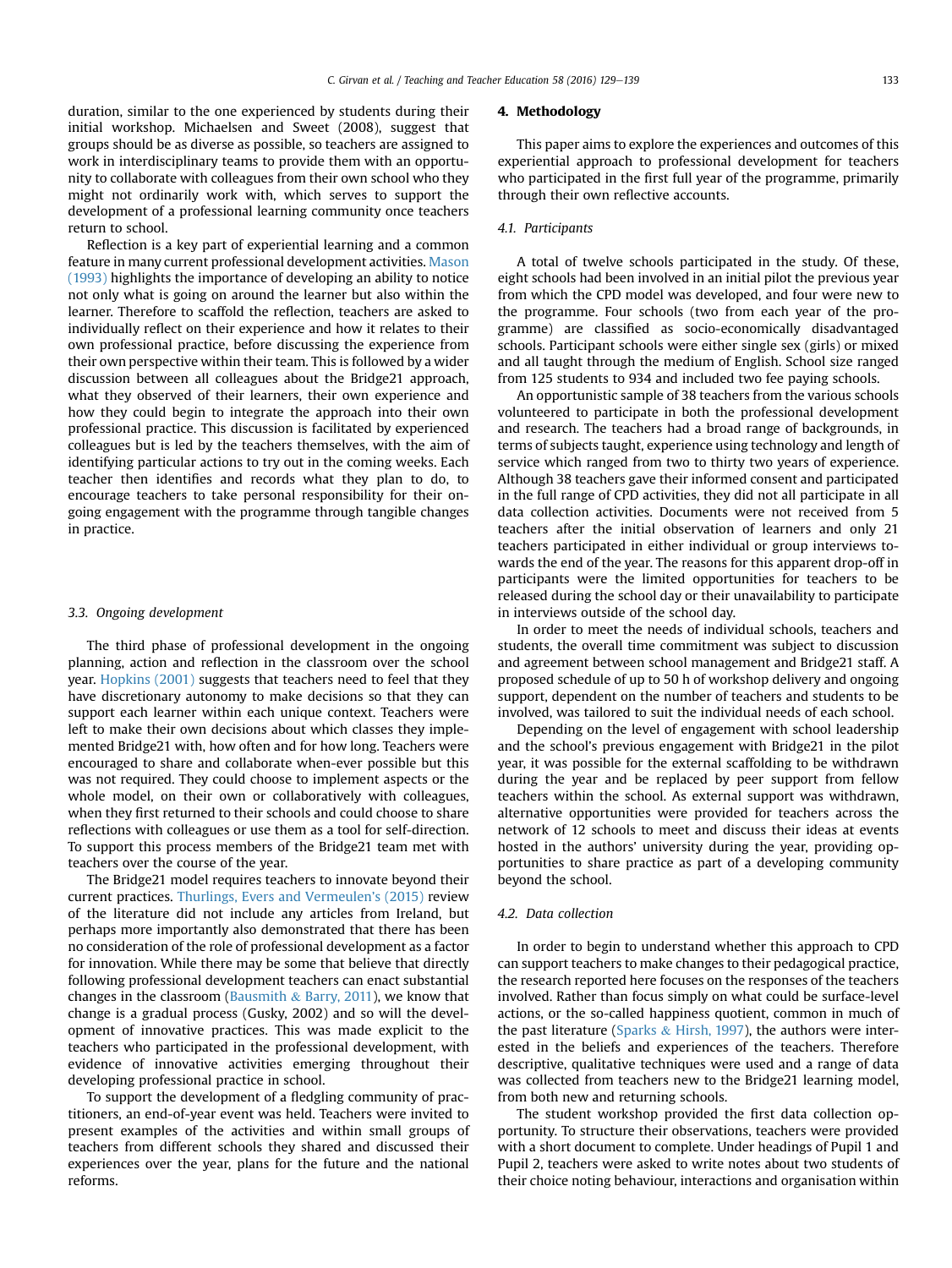the team, as well as the pupils' engagement with the task, at different points throughout the activity. Teachers were also asked to capture their thoughts about each of the components of the Bridge21 model, before discussing them with colleagues. These documents provided an insight into teachers' first impressions of Bridge21.

Towards the end of the school year, teachers were invited to participate in individual interviews, either during or after the school day. As this paper aims to explore the experiences and outcomes of teachers who participated in the programme through their own reflective accounts, open individual, non-directed interviews were conducted. The initial purpose of these interviews was for researchers to find out about teachers' experiences of implementing the Bridge21 model in their own classrooms. Teachers were asked about their experience of the year, with the interviewer asking about implementing specific elements of the Bridge21 model as appropriate. However the interview approach allowed the researchers to remain open and responsive to points raised by participants. As a result some interviews also included discussions about opportunities and barriers they had encountered, ideas for the future and recollection of the first phase of CPD. In total only 16 teachers were available, all of whom participated during school time.

Finally, at the end of the school year, participating schools were invited to a one day event to share and discuss examples of their developing practice with the Bridge21 team and the other participating schools. Based on discussions with teachers it was clear that not all were allowed to participate in the conference by their school as it occurred during the school day and those that could were given short notice and could not necessarily attend. Informal discussions were held with teachers throughout the day, captured through unstructured notes for secondary data, with an opportunistic sample of those teachers willing to participate in a small group interview at the end of the day.

This research forms part of a larger study which has been granted ethical approval by the authors' institution and the management of each participating school. Informed consent was gained from all those who participated. Engagement with the professional development programme required the active participation of teachers and school leaders. The latter acted as gatekeepers, which meant that they determined access opportunities and restrictions to both staff and students.

[Soebari and Aldridge \(2015\)](#page-10-0) explored the use of students' perceptions of the learning environment to understand the changes in teachers' practices during a professional development programme, as part of the evaluation of the professional development. A similar approach has been taken in this paper for the purpose of understanding the experience and outcomes from the perspective of learners, previously identified as one of the biggest motivating factors in professional development. Focus group interviews with students from one new and one returning school were conducted and questions focused on their experience and opinions of various projects through the year and used as secondary data.

#### 4.3. Data analysis

In order to understand the teachers' experiences, open qualitative approaches to data analysis were used. This began with coding of observation and reflection documents from the first two phases of the professional development programme. While the headings and prompts given to teachers to structure their observations provided initial loose categories, in vivo codes were also generated. This provided an initial understanding of participants' ideas, beliefs and expectations about their students, teaching in their own school and barriers and benefits to adopting the Bridge21 model.

Both individual and group interviews with teachers were analysed following the constant comparative approach of the grounded theory methodology [\(Strauss](#page-10-0) & [Corbin, 1994](#page-10-0)). This allowed the researchers to remain open to the words and experiences of the teachers, so as to accurately reflect their experiences. As [Hatch](#page-10-0) [\(2002\)](#page-10-0) notes, qualitative data analysis is a messy process. Analysis began with the first interview, with emergent codes refined over subsequent interviews. Remaining open to new codes necessitated that the first interviews were returned to for re-analysis in light of emergent codes. Tentative categories emerged through this process and were recorded in memos. While all codes and categories focussed on the teacher, they were also reorganised and considered at the level of school and student in order to develop the final themes. The categorisation of codes by professional development phase or event were also considered but found to give rise to "inefficient categories" (as described by [Merriam \(1998\)\)](#page-10-0).

The unstructured notes from the end-of-year event and interviews with students were treated as secondary data and used to support or refute initial findings.

### 5. Findings

This sections explores teacher responses to participation in the experiential professional development programme. It presents the experiences of teachers as they began to change their professional practice through the themes of role of the teacher; challenges to change and the support structures needed to help bring about change in practice.

# 5.1. Role of the teacher

The strongest theme emerging from the data analysis was a perceived change in the role of the teacher in the classroom. For some teachers this involved unlearning traditional responses to common situations. One teacher described how she began by preteaching content before the students began working in teams so that students would have the knowledge they would need to complete the project before students engaged in the Bridge21 activity on that content. However, over time the teacher realised that the students learned the content by engaging in the activity with their team. Thus the teacher's primary role in the classroom transitioned from content transmission into focusing on the progress of teams and supporting their development at appropriate moments. As highlighted in this quote, this still required a conscious change even by the end of the school year:

"I have to really keep checking myself to let go and let them do it".

Older students initially sought to maintain their perceived notions of traditional student and teacher roles in the classroom, continuing to rely on the teacher for direction and answers. Teachers reported that even some who enthusiastically engaged in the team-based projects would "still want the notes handed to them". Nevertheless teachers commented that the Bridge21 model supported students in a move towards self-directed and active learning, rather than relying on the teacher for didactic, passive teaching of content. As one teacher stated:

"it was very much 90% they were working, 10% me"

Teachers also referred to their changing role as "stepping back", with some feeling redundant as students became more active.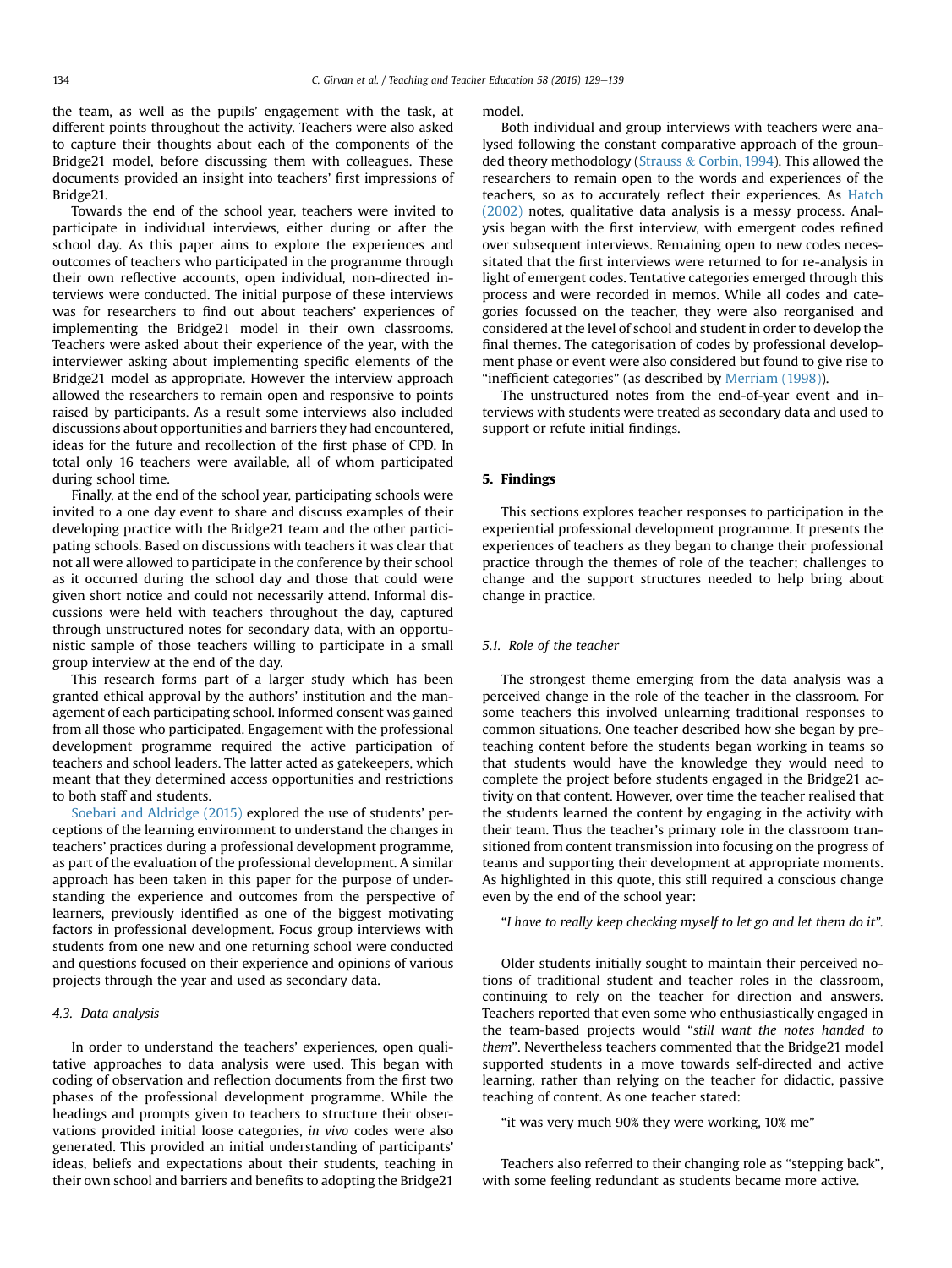"I would have been chalk and talk you know, and now often times I say nothing in class"

However one teacher expressed a fear over other people's perceptions of them:

"it looks like I'm doing nothing."

Although some felt that when using traditional teaching approaches they had more control of the content and so could "tick things off", teachers recognised that the Bridge21 model allowed them to focus on the quality of learning rather than the quality of teaching.

Positive attitudes and a relaxed atmosphere in the classroom lead to self-reported improved student-teacher relations and a change to the traditional classroom dynamic. For example, some teachers who considered themselves to be less expert in the use of technology described learning from the students as projects progressed.

"The other thing I'd say which I think is really important, from my point of view, is the kids taught me a lot."

#### 5.2. Challenges to change

Throughout the year, teachers' opinions of the Bridge21 model, their pedagogical beliefs and assumptions, as well as their own conceptualisation of their identity/role as a teacher were challenged and there was some initial resistance to the shift in pedagogy. This section explores some of the challenges and unexpected outcomes that were experienced by teachers throughout the year.

One of the first concerns many teachers noted, was their uncertainty about students' ability to actively engage in teamwork and self-directed tasks as well as their ability to learn without direct instruction. Teamwork was viewed as disruptive and it was felt by some teachers that without direction students would not complete tasks or meet the learning outcomes. However, through observation of their own students participating in Bridge21 activities, initial fears were allayed. As one teacher noted in their reflection after the first phase observation, extended team-working was something they as teachers were unfamiliar with: "I had never seen students working together for a long period before. They really came together and were fully committed to their task". The same teacher had noted in his observations of two pupils that "in the beginning there was no organisation in the group  $-$  some pupils seemed to sit outside the group; but eventually got stuck in", also noting, "overall I am pleasantly surprised how they worked together".

Although the importance of training students to work in teams had been introduced to teachers during their initial introduction to the Bridge21 approach, it was only through experience in class that teachers appreciated the importance of introducing students to teamwork before asking them to work as a team. As one teacher described it, this was an "alien" concept to some students. Similarly some students felt that "some teachers just expect us to know how to work in a team" without instruction or support. Teachers found that students needed time and training to get used to teamwork, independence and taking responsibility for their own learning. With this preparation, providing clear expectations and a deadline by which they would have to present their work, teachers noted that students became focused and actively collaborated as they worked towards a common goal. During the year teachers recognised the importance of keeping the same teams between projects and across subjects as this allowed team dynamics to develop and drive the focus towards learning:

"One way I could tell they benefited was when we were doing the second group work project their response about the project matured, you know, it showed that they had reflected and they had learnt"

Another concern raised by teachers was their uncertainty with regard to implementing the model successfully in their own classrooms. This included concern about their own technical skills, lack of resources and whether it was possible to both implement the model and complete the course syllabus. However through implementing Bridge21 in class many of these fears were allayed, with one teacher noting that while there remained the potential for gaps in knowledge, there were wider gains to be made by adopting the approach:

"but hopefully that's compensated by new things they've learned. So like I'm willing to take a little bit of gaps in their knowledge in Spanish, you know, if I was to stand up and just drill in loads of vocabulary lists, they would know more vocabulary but, you know, they wouldn't be great learners and they wouldn't know how to do anything by themselves ever so it's worth it."

Early on in the third phase, one teacher expressed a general concern of losing control not only of behaviour in the classroom but also of the learning process: "there's always the fear that maybe you're, what do you call it, losing control of the teacher learning process, but you're not really. You're just, I suppose, it's different." This loss of control was linked to an awareness of what others (teachers or inspectors) might think if they were to walk into the classroom. This is an example of how existing perceptions impact on teachers' beliefs of how a classroom should appear and resulted in anxiety about noise levels and apparent disorder in the classroom as a result of increased activity and movement by students. However other teachers felt that knowing other teachers within the school were using the same approach made the changes that were occurring in their own classrooms, in some way, more acceptable.

Lack of time was one of the biggest challenges faced by teachers during the programme but was not specific to any one issue. Some teachers found that projects took longer for students to complete than they had expected and were concerned that they as teachers were falling behind when it came to 'covering the course'. Yet the same teachers described the projects as worthwhile. For example, one teacher noted that she felt that she had lost time in covering the curriculum using this approach "but I felt they knew it … they probably knew more about it so the net result was better". Conversely some teachers found that they were several weeks ahead of their plans.

Teachers found that planning and preparation for Bridge21 learning activities took longer than traditional teacher-centred lessons. This appeared to be a particular issue for one teacher during the individual interviews who returned to this topic throughout. However she identified that there were opportunities to reduce the time required through collaboration with colleagues:

"As I said there's going to be so many resources required that, you know, you're going to need to be able to share them, you know."

While some teachers found support from colleagues, planning together and sharing resources, others found that by following the Bridge21 approach and handing control to their students that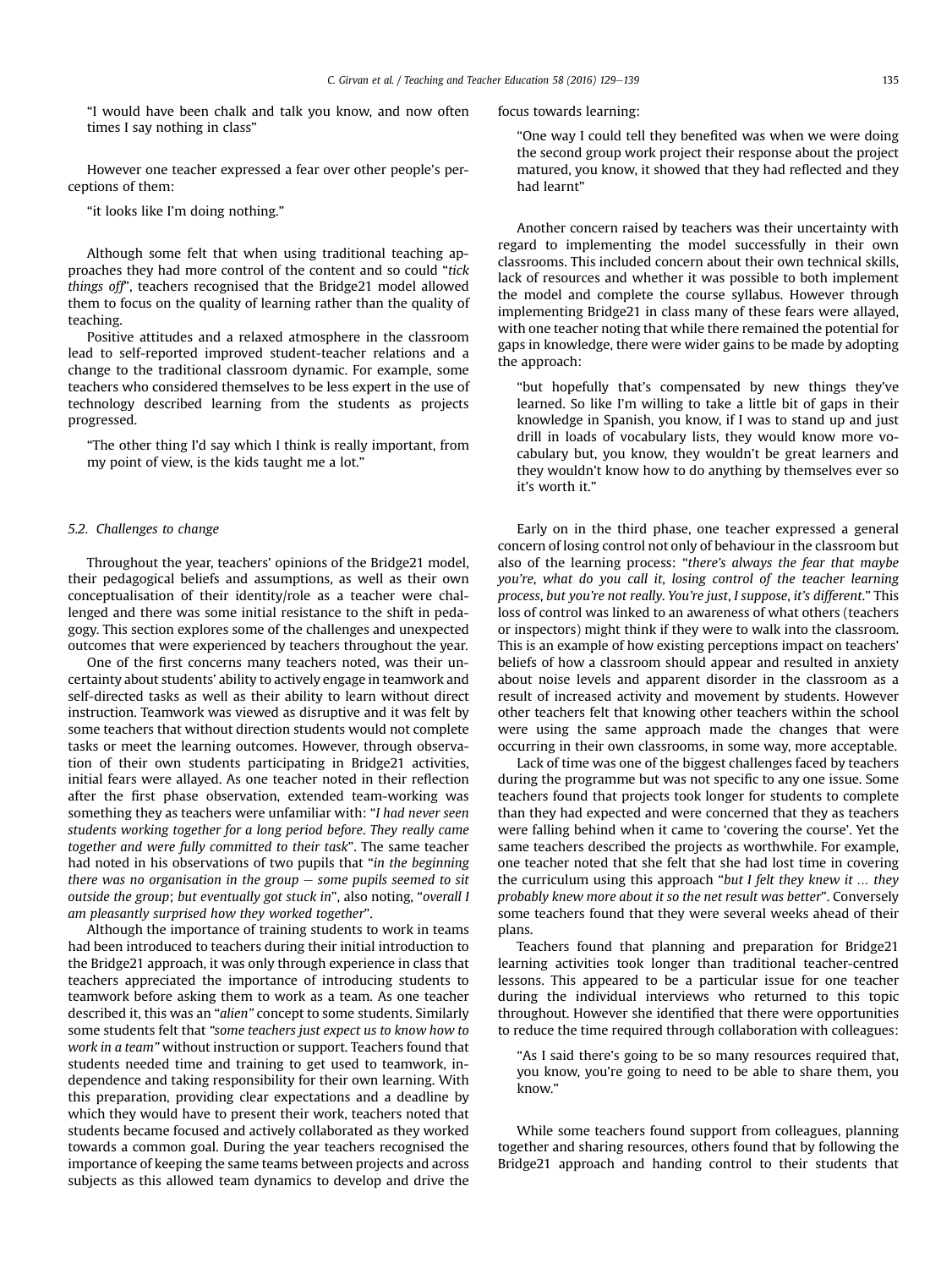"sometimes the kids come up with the ideas".

When asked about the possibility of implementing interdisciplinary projects, in addition to time for preparation in collaboration with others, teachers also identified that the existing timetable structure was a barrier which would be impossible to overcome without the involvement of school management.

"Researcher: The timetable keeps coming back as an issue.

Teacher: Yeah it really is an issue I suppose. Because if I decided to collaborate with an English teacher with the third year group I have, every time I have third years, that English teacher probably has sixth years, second years, so they can't actually really physically collaborate during the class time. I suppose they could collaborate outside of class time more, on projects yeah.

Researcher: Or would the timetable be flexible enough to maybe try something like that?

Teacher: I suppose so, it would have to be, management does the timetable so they would have to take that on. It would be great."

Yet even teachers wishing to implement single subject projects (rather than cross-curricular ones) experienced barriers when it came to timetables. Several teachers highlighted the need to double lesson length from 40 to 80 min to provide learners with sufficient time to engage with projects.

Despite various challenges encountered by teachers as they began to make changes to their practice, there was evidence across interviews that if a teacher successfully implemented a change in their classroom, identifying a positive benefit for their learners in the process, they were more likely to maintain that practice even if it went against existing beliefs such as a notional expectation of what a "classroom is supposed to be". As one teacher who was asked about her plans for the following school year commented:

"… because I think when I went to school you'd sit in your rows, and even at the beginning of the year, like putting the classroom in groups like this scared me a small bit. But I think now that I've done it I'd be lot more confident to see the tables done like this, and it just allows you to, you know the way sometimes you're like 'oh God they're chatting' and its noisy and it's not what the classroom is supposed to be, but just to be able to get them to work together and talk through things."

#### 5.3. Support structures

Teachers highlighted the first two phases of professional development as key to their successful implementation of the Bridge21 approach in their own classrooms, in several different ways. The structured observation allowed teachers to identify key components of the Bridge21 model in action and allay some of their initial concerns.

"I imagined that the team might be too young to perform this task, but not at all. Task is definitely within their ability  $-1$  underestimated them!"

Teachers described the value of observing Bridge21 in practice at the initial workshop, and in the interviews they suggested that other colleagues new to this approach would most benefit from observing experienced Bridge21 practitioners and engaging with the model as learners themselves, as they had. As one teacher said, who was asked about the value of the initial phase of CPD in relation to the time spent:

"I suppose unless you see it, it's definitely an advantage […] I sort of came out and 'ok I know where I'm going now', you know, that was the advantage of it"

The 'Participation as Learners' workshop provided teachers with an opportunity to experience the model first-hand, collaborating with colleagues at their school. Teachers were very enthusiastic about this experience and as one teacher noted:

"it brought out a lot of talents in people that we didn't know existed"

Participating as learners in the model, with teachers from their own school, appeared to provide an important source of support and encouragement to teachers in overcoming initial barriers to change, making the new approach more "acceptable".

Throughout the year, teachers were encouraged to reflect on their experiences through formal meetings with Bridge21 team members and through this identified further professional development needs. Teachers were keen that further professional development should be based in schools, primarily to allow more teachers to participate but also to gain feedback from the Bridge21 team. A key component suggested was providing new and experienced teachers with opportunities to observe and provide structured feedback to teachers already implementing the Bridge21 approach in their classrooms, thus fostering a community of practice within the school.

Teachers described different approaches to their initial implementation of the Bridge21 model in their own classrooms. Some teachers started by making big changes, fully engaging with all aspects of the model, implementing it with all year groups. However most teachers started with small changes. The first step was to rearrange the furniture in their classroom, followed by developing a short project and assigning teams.

In 10 of the 17 interviews, teachers made reference to the layout of their classroom. All had rearranged the furniture in their classrooms to facilitate teamwork with several different approaches taken. Typically, once a few teachers had tried rearranging their classrooms, others felt encouraged to do the same. In one school that had been involved in the  $2011-12$  pilot, teachers stated that at least half of all classrooms in the school had been rearranged to support teamwork.

Three characteristics were identified of schools which successfully supported staff to engage in ongoing development of their practice: promoting open and collaborative learning amongst staff; time made available; and consistent guidelines for teamwork. Teachers who gained a lot from collaborating with others found that the initial professional development activities provided them with a framework with which to talk about teaching. It also helped to improve the dialogue between teachers and principals.

In order for teachers to learn with and from one another, they needed opportunities to meet. While some schools provided dedicated staff meetings for the purpose of planning with colleagues, teachers also identified a need for restructuring or flexibility within the timetable to facilitate multidisciplinary projects.

While some schools engaged in formal mentoring, in others there were informal discussions in which teachers shared ideas and resources, as well as advice, particularly during initial planning of projects, before developing their ideas independently: "I sat down with another teacher and planned how we would do that and then there was a structure there and that was easier for me to work on my own." However in some schools teachers felt isolated. One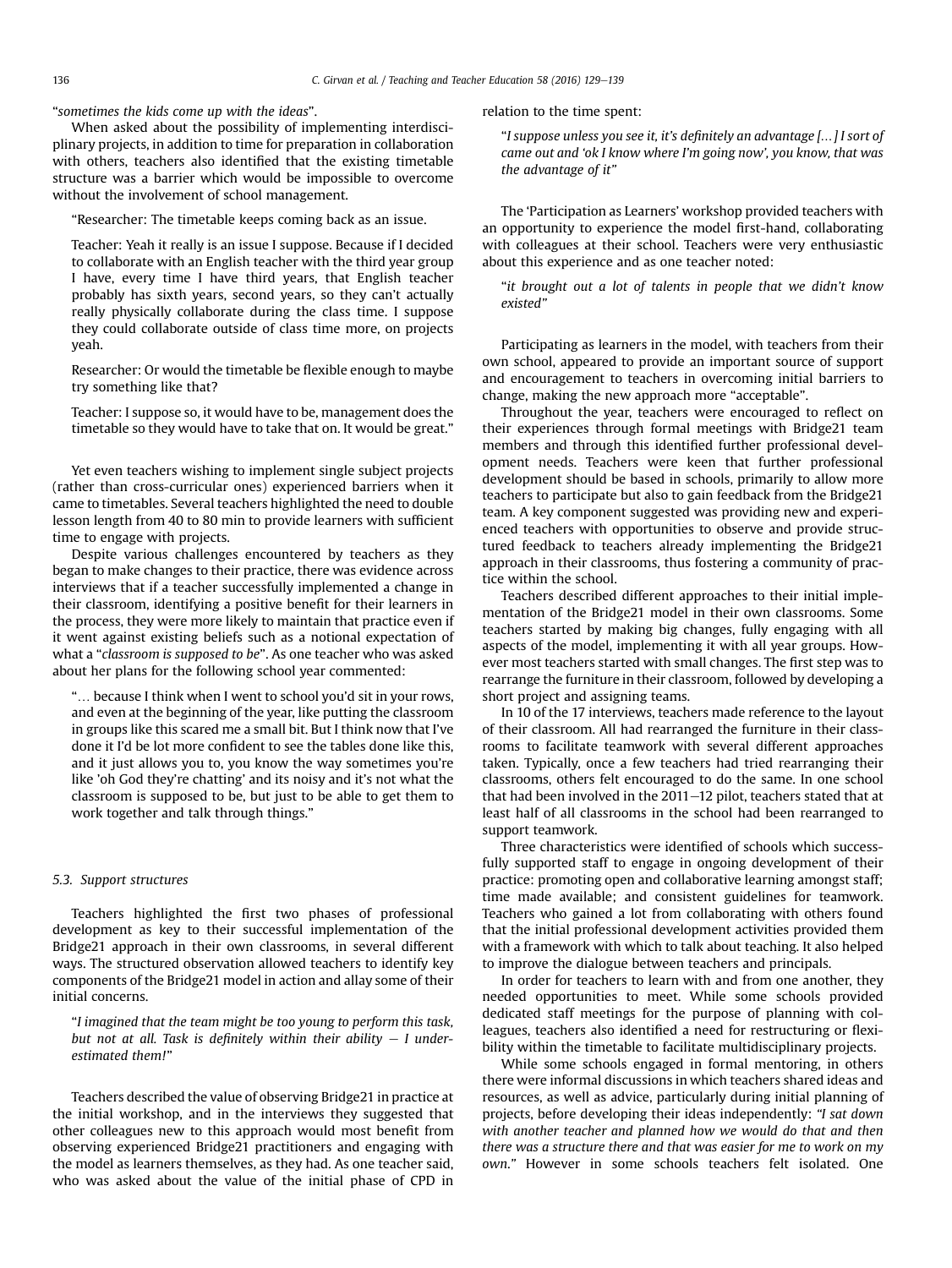described feeling that they were 'sticking their neck out' or 'imposing on others' when inviting colleagues to collaborate on multi-disciplinary projects.

#### 5.4. Impact on students

In both their initial written observations made during the workshops led by experienced practitioners in phase 1 and interviews in phase 3 having implemented Bridge21 activities in their own classrooms, teachers from both new and existing Bridge21 schools highlighted increased engagement by students as a particular benefit of implementing the Bridge21 approach to teaching and learning in their classrooms. Teachers felt that the approach suited most students and that they enjoyed it more than traditional methods. They anecdotally reported that students liked project work, teamwork and the new classroom layout, with students describing them as beneficial to learning.

Given a topic, students appreciated the opportunity to direct their own learning, exploring issues that were of interest to them. They also enjoyed choosing what they would create, providing opportunities for greater creative expression. Students took pride in having created tangible learning artefacts which could be shared.

Although there was increased talk, teachers noted that students were more actively engaged, more focused and demonstrated more initiative than in a traditional lesson. Several teachers also described students who had increased in confidence and developed a more positive attitude towards learning.

### 6. Discussion and conclusion

This section discusses the findings in relation to the literature and outlines what has been learned from this study. It discusses the impact of the experiential professional development programme and some of the limitations of the study, before briefly presenting some unexpected finding which illuminate the current struggle over reform in Irish education.

#### 6.1. Experiential professional development

The strongest theme emerging from the findings was a perceived change in the role of the teacher in the classroom. [Wiliam \(2010\)](#page-10-0) argues that changing what a teacher knows or believes is insufficient unless teachers also make changes to their practice. Most teachers in Irish secondary schools adopting the Bridge21 model would need to make some changes to their professional practice and this occurred in a context in which teachers were aware of the incoming reforms which would require such a change. However the reported change was substantial and exceeded expectations, with teachers from a variety of disciplines and with a range of experience reporting that they had now moved from teacher-centred to learner-centred approaches, where they had previously insisted on silence they encouraged discussion and having only ever taught in subject silos they were beginning to explore interdisciplinary projects with colleagues.

Many of the outcomes reported by teachers can be accounted for by their use of the Bridge21 approach. Theu findings demonstrate that the initial experiential learning activities helped to address some initial concerns which would have been a barrier to uptake. Traditional approaches to professional development would not have allayed these fears. With teachers' knowledge of their own students providing a foundation for their initial assumptions, it was only by observing these same students that they considered the approach credible. Observing their own learners engaged in a Bridge21 activity demonstrated to teachers not only how the approach could be used but more importantly they were able to

observe the outcomes for their own learners, addressing a key motivator for changing practice [\(Guskey, 2002\)](#page-10-0). While it is often taken for granted that good professional development will lead to positive student outcomes, it is difficult to track exactly how this occurs [\(Stoll et al., 2012](#page-10-0)). What we can be sure about is that teachers are motivated by student outcomes ([Darling-Hammond,](#page-10-0) [1998\)](#page-10-0) and this paper demonstrates that observing positive student outcomes at the start of CPD is a useful hook to initially engage teachers in the innovation and motivate them to use it in their own classrooms. This could be described as "starting with the end in mind" ([Stoll et al., 2012\)](#page-10-0). Therefore by expanding the experiential nature of learning through to the very beginning of the professional development programme, whilst time consuming, addressed teachers' personal development from the beginning increasing the likelihood that they would try the Bridge21 approach in their own classrooms.

There is clear evidence from the findings of a developing professional learning community within schools and the potential for one to develop between schools following end-of-year events. This began with the shared experience of the Bridge21 model as learners and maintained in subsequent in-school activities. This clearly supported the initial interventions and ongoing development of practice in the classroom, may never have happened had the focus been on delivering key information with an expectation that the teachers would simply replicate the practices that they had been exposed to ([Datnow et al., 2002](#page-10-0)). These communities provided both emotional and practical support to teachers as they developed their practice, allaying fears and sharing ideas, necessary for effective professional development. While for some teachers simply knowing that someone else was doing the same types of things was enough, others discussed their progress, shared ideas, gave feedback and collaborated on lessons. These networks between teachers in different departments who may not usually speak to each other was a clear benefit of this phase, in addition to providing then with an opportunity to experience the models as learners for themselves, addressing both intellectual and personal professional development.

[Stoll et al. \(2006\)](#page-10-0) suggest that external support for schools is essential to support change. While this is provided in the approach to professional development presented in this article and supported by our own findings, teachers within the study also suggested the development of capacity through experienced Bridge21 teachers within their own school leading professional development activities. Not only does the model of experiential professional development presented here provide an easy to follow approach but the two initial experiences can be tailored to self-identified needs such as the development of digital skills. By experienced teachers taking the lead, rather than member of the Bridge21 team, capacity for professional development can grow and at the same time it ensures that the model can work without the researcher.

The evidence points to increasing adoption of the Bridge21 approach through the year as teachers became comfortable with the approach and adapted it to suit their needs. As teachers' sense of self-efficacy in the use of the Bridge21 approach increased, so did their use of the approach, with several teachers stating that while they had been introduced to the approach for use with 1st year students, they had used it successfully with various age groups within the school. These results correspond to earlier quantitative research by [Stein and Wang \(1988\)](#page-10-0) who identified several factors on how and why innovative programmes such as Bridge21 are adopted and maintained by teachers. The only notable difference is that while they found little or no change in teacher-perceived value of the innovation over time, the study reported in this article includes teachers who initially had no interest in Bridge21 and who, through their own experience, positively valued the innovation.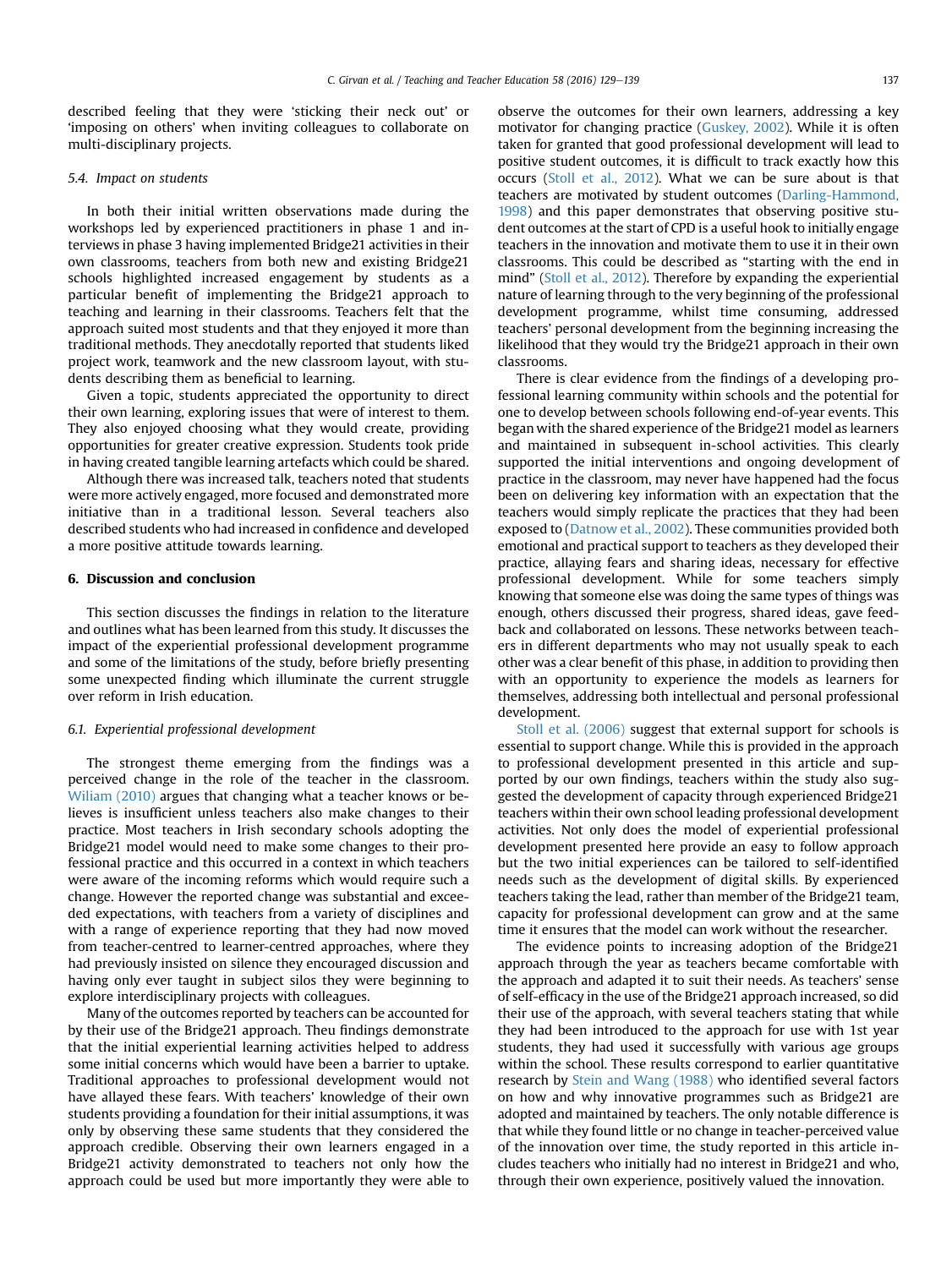<span id="page-9-0"></span>By providing teachers with an opportunity to make small changes over time, there was a gradual change in practice supported by an ongoing sense of achievement. Where these changes were supported by colleagues and senior management the changes occurred more quickly. This supports Fullan'[s \(2001\)](#page-10-0) seminal work on change as a process rather than an event and as such there needs to be long-term engagement through ongoing professional development in order to sustain progress, through challenges and setbacks. As [Wiliam \(2010\)](#page-10-0) notes, this may take a lifetime and cannot be achieved through once-off events or a finite number of hours of professional development. As such the experiential approach presented here provides a scaffolded approach for teachers to begin their engagement with ongoing support through a professional learning community.

Overall the evidence clearly demonstrates the effect of underpinning initial professional development activities with experiential learning. The use of reflection on experience is a key feature of the Bridge21 model but this approach to professional development could be used effectively with other pedagogic aims.

#### 6.2. Limitations

There was no systematic collection of teachers' existing beliefs prior to their introduction to the Bridge21 model. Therefore it is difficult to say with any certainty that there has been a significant change in teacher beliefs. However, although reliant of selfreported data, there is evidence that teachers have changed their professional practices and can see the benefits for their learners. Limited to only one year, longitudinal data will be required to see if this is a lasting change for individual teachers, schools and whether it can be successfully rolled-out nationally, or simply becomes part of the rhetoric in education as has so often occurred internationally. It is also worth noting that teachers were to a large extent selfselecting and participated with their schools' consent and thus came from an institutional environment supportive of change. Finally, while there was an apparent drop-off of participant based on the numbers who participated in data collection, which could signal disengagement and failure of the programme, all teachers continued to engage throughout the year with the Bridge21 team but with many teachers only available to meet during school time, pressures of the timetable and the availability of researchers meant that it was not always possible to arrange interviews.

#### 6.3. Responses to reform

At a time of radical educational reform, stakeholders can present either seemingly insurmountable barriers to change or be the greatest advocates as agents for that change. Both teachers and students are key stakeholders and their relationship is an important one at a time of transition. With older students seeking to maintain the traditional dynamic of the teacher as imparter of knowledge and student as receiver, it is clear that it is not just the teacher who must change their practice and expectations. Those students who participated in the initial workshop supported the change in dynamic characterised by students directing their own learning with teacher support, with other students following suit over time. Therefore it is worth considering how students are introduced to the Bridge21 model for the first time by their teachers. While many students reported enjoying learning in this way, teachers themselves noted that it took time for some students to learn new ways of learning. This has implications beyond these individuals or this model of learning. In the current Irish reform process, the successful transition of students to new ways of teaching, learning and assessment may be as important as the development of teachers.

If teachers themselves are not convinced of the need for reform they will avoid the changes or implement them in such a way so as to meet their own beliefs about how teaching and learning should occur (Avalos, 2006). To alter personal beliefs is challenging and results in an emotional response (Bell & Gilbert, 1994; Day & Sachs, 2004; Stoll et al., 2012). Once the need for reform has been accepted, beliefs have changed and new professional practices developed, an ultimataely positive narrative emerges with reference to the reforms. This is exemplified by one experienced teacher who did not initially seek to participate in the programme:

"Teaching very much as a dictator for 32 years, not that I ever was really a dictator to be honest, but I would have been chalk and talk, you know … Well I've said it to quite a number of teachers on the staff … But anyway, but my big thing is, and I've said it maybe a dozen times in the last month, in my 32 years teaching, this is the one I've enjoyed the most."

The model of experiential professional development presented in this paper provides an approach for policy makers to demonstrate the potential outcomes of reforms from the beginning, evoking the emotional responses which support change and empower teachers to be agents of change, resulting in radical changes to teachers' professional practices.

# Acknowledgements

The authors would like to thank the teachers and the Bridge21 team for their support throughout this research which was partially funded by the National Council for Curriculum and Assessment in Ireland, SUAS and Microsoft Ireland. The funders had no involvement in the design of the professional development programme, research or in the decision to submit the article for publication.

#### References

- [Avalos, B. \(1998\). School-based teacher development the experience of teacher](http://refhub.elsevier.com/S0742-051X(16)30071-3/sref5) [professional groups in secondary schools in Chile.](http://refhub.elsevier.com/S0742-051X(16)30071-3/sref5) Teaching and Teacher Edu $cation, 14(3), 257-271.$  $cation, 14(3), 257-271.$  $cation, 14(3), 257-271.$
- [Avalos, B. \(2006\). The curriculum and professional development of teachers.](http://refhub.elsevier.com/S0742-051X(16)30071-3/sref6) PRELAC  $Journal. 3. 104 - 111.$  $Journal. 3. 104 - 111.$
- [Avalos, B. \(2011\). Teacher professional development in Teaching and Teacher Edu-](http://refhub.elsevier.com/S0742-051X(16)30071-3/sref7)
- cation over ten years. [Teaching and Teacher Education, 27](http://refhub.elsevier.com/S0742-051X(16)30071-3/sref7)(1), 10–[20](http://refhub.elsevier.com/S0742-051X(16)30071-3/sref7).<br>[Bausmith, J. M., & Barry, C. \(2011\). Revisiting professional learning communities to](http://refhub.elsevier.com/S0742-051X(16)30071-3/sref61) [increase college readiness: The importance of pedagogical content knowledge.](http://refhub.elsevier.com/S0742-051X(16)30071-3/sref61) [Educational Researcher, 40](http://refhub.elsevier.com/S0742-051X(16)30071-3/sref61), 175-[178.](http://refhub.elsevier.com/S0742-051X(16)30071-3/sref61)
- [Bell, B., & Gilbert, J. \(1994\). Teacher development as professional, personal, and](http://refhub.elsevier.com/S0742-051X(16)30071-3/sref8) social development. [Teaching and Teacher Education, 10](http://refhub.elsevier.com/S0742-051X(16)30071-3/sref8)(5), 483-[497.](http://refhub.elsevier.com/S0742-051X(16)30071-3/sref8)
- Bénard, D. (2002). [Handbook for leaders of the Scout section A method of non-formal](http://refhub.elsevier.com/S0742-051X(16)30071-3/sref9) [education for young people from 11 to 15](http://refhub.elsevier.com/S0742-051X(16)30071-3/sref9). Geneva: World Scout Bureau.
- Blair, D. J. (2016). Experiential learning for teacher professional development at historic sites (2016) Journal of Experiential Education. [http://dx.doi.org/10.1177/](http://dx.doi.org/10.1177/1053825916629164) [1053825916629164.](http://dx.doi.org/10.1177/1053825916629164)
- [Boud, D., Cohen, R., & Walker, D. \(1993\).](http://refhub.elsevier.com/S0742-051X(16)30071-3/sref11) Using experience for learning. Buckingham: [SRHE and Open University Press.](http://refhub.elsevier.com/S0742-051X(16)30071-3/sref11)
- [Boyle, B., While, D., & Boyle, T. \(2004\). A longitudinal study of teacher change: What](http://refhub.elsevier.com/S0742-051X(16)30071-3/sref12) [makes professional development effective?](http://refhub.elsevier.com/S0742-051X(16)30071-3/sref12) Curriculum Journal, 15(1), 45-[68](http://refhub.elsevier.com/S0742-051X(16)30071-3/sref12).
- [Butler, D., & Leahy, M. \(2015\). Moving towards innovation: The development of a](http://refhub.elsevier.com/S0742-051X(16)30071-3/sref60) [sustainable framework for teacher professional learning. In D. Butler,](http://refhub.elsevier.com/S0742-051X(16)30071-3/sref60) K. Marshall, & M. Leahy (Eds.), [Shaping the future: How technology can lead to](http://refhub.elsevier.com/S0742-051X(16)30071-3/sref60) [educational transformation](http://refhub.elsevier.com/S0742-051X(16)30071-3/sref60). Dublin: The Liffey Press.
- [Camburn, E. M., & Han, S. W. \(2015\). Infrastructure for teacher re](http://refhub.elsevier.com/S0742-051X(16)30071-3/sref13)flection and [instructional change: An exploratory study.](http://refhub.elsevier.com/S0742-051X(16)30071-3/sref13) Journal of Educational Change, 16(4), [511](http://refhub.elsevier.com/S0742-051X(16)30071-3/sref13)-[533.](http://refhub.elsevier.com/S0742-051X(16)30071-3/sref13)
- [Clarke, D., & Hollingsworth, H. \(2002\). Elaborating a model of teacher professional](http://refhub.elsevier.com/S0742-051X(16)30071-3/sref58) growth. [Teaching and Teacher Education, 18](http://refhub.elsevier.com/S0742-051X(16)30071-3/sref58)(8), 947-[967.](http://refhub.elsevier.com/S0742-051X(16)30071-3/sref58)
- Conneely, C., Girvan, C., & Tangney, B. (2012). An exploration into the adaption of the Bridge21 model for 21st century learning in Irish classrooms: Case study report for the NCCA. Available at: [http://www.bridge21.ie/wp-content/uploads/2013/01/](http://www.bridge21.ie/wp-content/uploads/2013/01/Bridge21_Case_Study_Report_2011-12_for_NCCA_Final1.pdf) [Bridge21\\_Case\\_Study\\_Report\\_2011-12\\_for\\_NCCA\\_Final1.pdf.](http://www.bridge21.ie/wp-content/uploads/2013/01/Bridge21_Case_Study_Report_2011-12_for_NCCA_Final1.pdf)
- [Conneely, C., Girvan, C., Lawlor, J., & Tangney, B. \(2015\). An exploratory case study](http://refhub.elsevier.com/S0742-051X(16)30071-3/sref57) [into the adaption of the Bridge21 Model for 21st Century Learning in Irish](http://refhub.elsevier.com/S0742-051X(16)30071-3/sref57) [Classrooms. In D. Butler, K. Marshall, & M. Leahy \(Eds.\),](http://refhub.elsevier.com/S0742-051X(16)30071-3/sref57) Shaping the future: How [the lessons of the past can shape educational transformation](http://refhub.elsevier.com/S0742-051X(16)30071-3/sref57) (pp. 348-[381\).](http://refhub.elsevier.com/S0742-051X(16)30071-3/sref57)